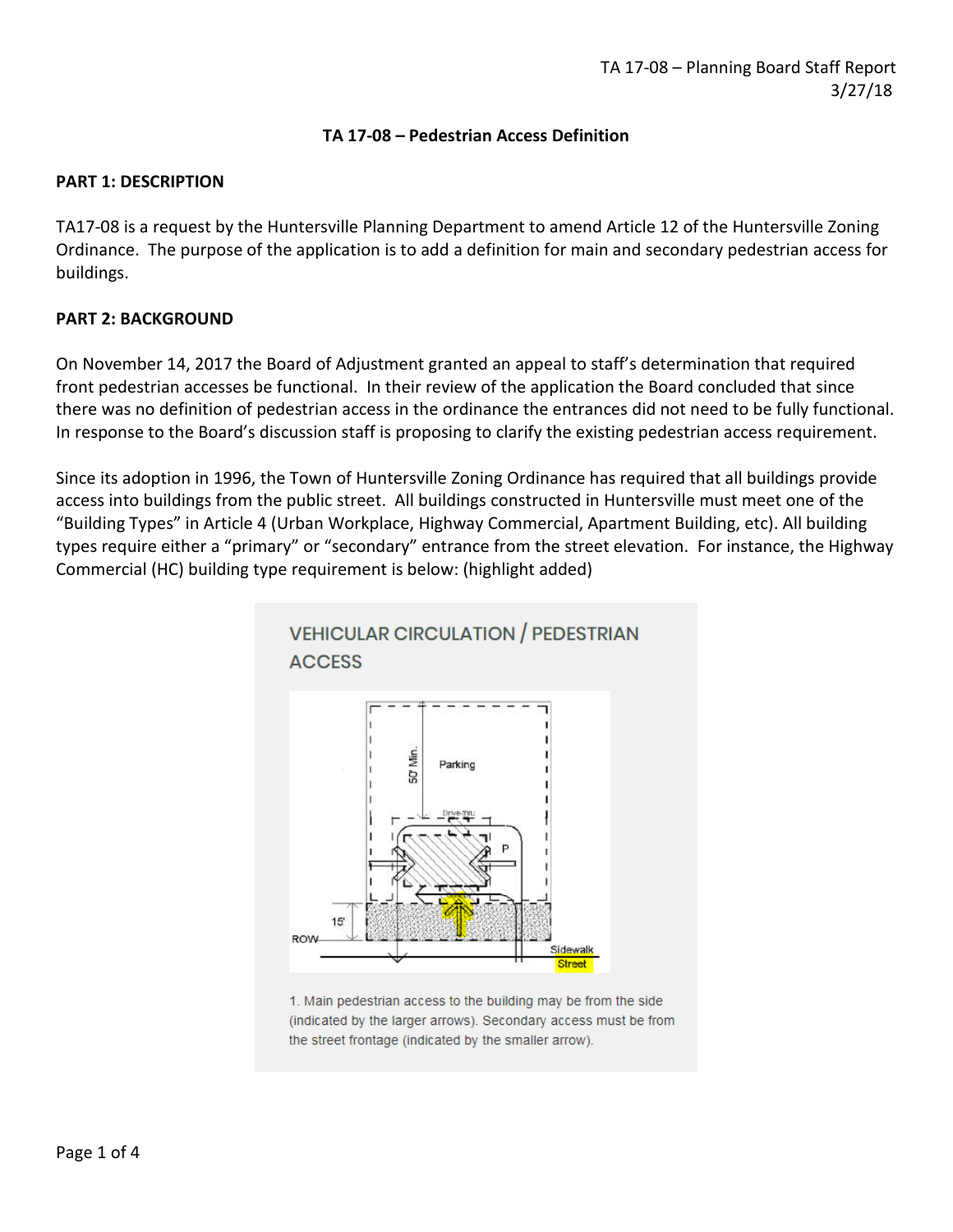Therefore for HC buildings, at least a secondary or minor building entrance along the street elevation must be provided that allows pedestrians to access the building or use.

On November 14, 2017 Caliber Collision automotive repair appealed staff's decision that their proposed street access door which led to their car repair bays did not meet the intent of the ordinance. Staff's conclusion was that there would be little reason to expect any customer access to be granted into the automotive repair bays. Additionally the applicant informed staff that the door on the street side would be locked as the business could not allow pedestrians to enter the repair bay area due to liability concerns. In the Board of Adjustment application and at the public hearing, the applicants agreed to allow pedestrians to enter a small vestibule near the repair bays from the street facing door. Then pedestrians would be able to call the staff by way of a telephone in the vestibule to have them escorted outside around the facility by an employee to the office in a separate building. The Board of Adjustment accepted the applicant's proposal as "pedestrian access" as required by the code because there is no definition of pedestrian access and nowhere in the ordinance does it stipulate that the required access be "functional". The appeal therefore was approved by a 6-1 vote. Please find the order granting the appeal attached in the agenda package.

Therefore due to the determination by the Board of Adjustment, staff has proposed this text amendment to add a definition for both "Main Pedestrian Access" and "Secondary Pedestrian Access". The proposed definitions clarify the intent of Article 4 by defining the pedestrian access as functional. Please find the drafted ordinance language attached.

The Land Development Ordinances Advisory Board (LDOAB) considered the proposed text on February 1, 2018. The committee unanimously recommended approval of the proposed text.

# **PART 3: RELEVANT SECTIONS OF THE HUNTERSVILLE 2030 COMMUNITY PLAN AND APPLICABLE LONG RANGE PLANS**

The following are examples of relevant plans and polices from the 2030 Huntersville Community Plan that may be incorporated into the Board's statement of consistency for approval or denial of the request.

- Policy CD-1: Land Use/Transportation Integration: Functional pedestrian access on the street side creates a shorter walking distance between buildings and therefore encourages pedestrian activity.
- Policy CD-4: Multi-Modal Transportation Network: Well-designed walkable development encourages pedestrian activity which reduces the need for vehicular transportation and supports a sustainable land development pattern.
- Policy CD-6: Architecture and Place Making: Requiring development to have a functional access from the street leads the building to at least be partly oriented to the street architecturally, creating an appealing street front.

# **PART 4: STAFF RECOMMENDATION**

Staff recommends approval of the application to address the Board of Adjustment concerns and to clarify the requirements of Article 4.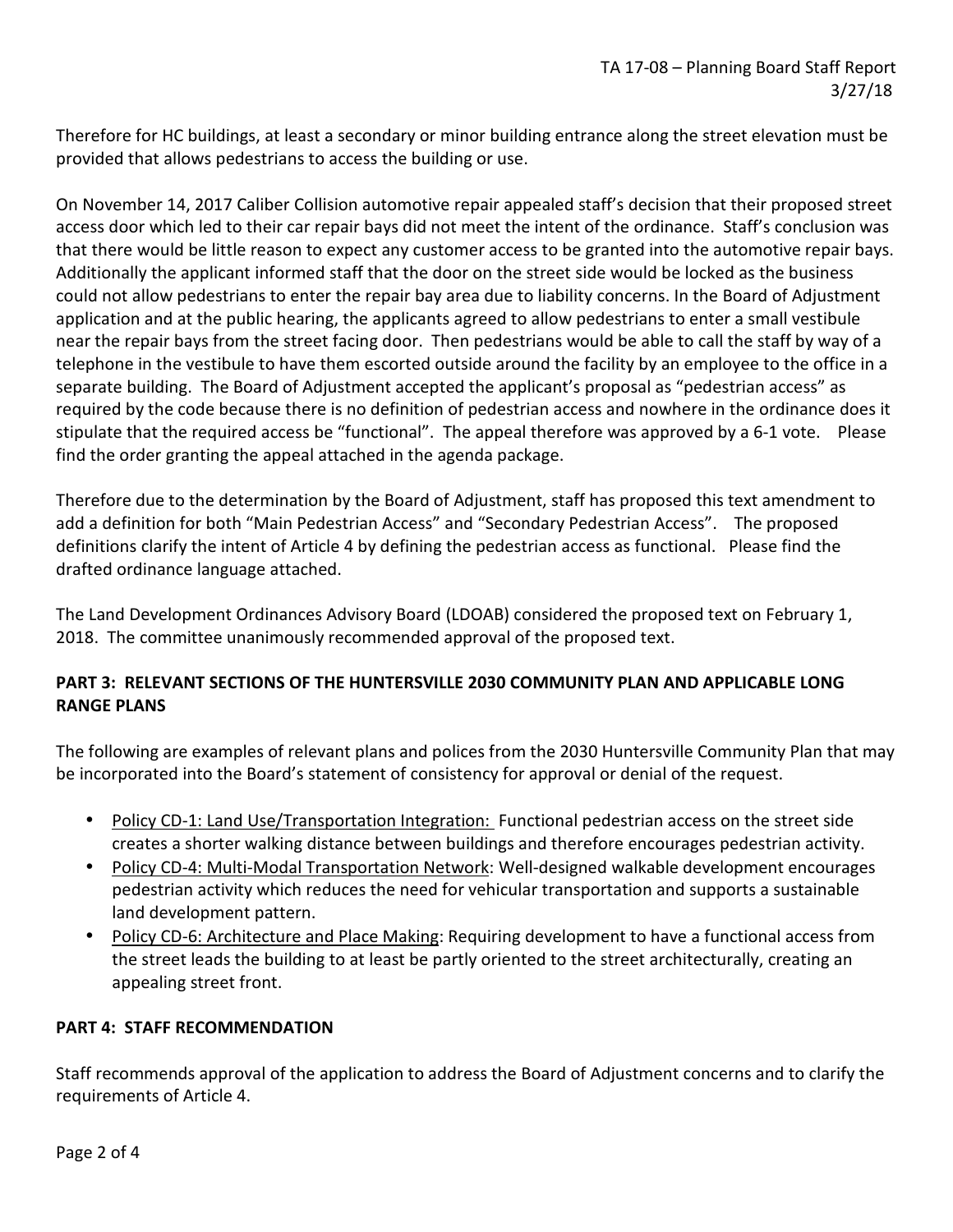### **PART 5: PUBLIC HEARING**

The Public Hearing was held on March 5, 2018. No one from the public spoke on the application.

#### **PART 6: PLANNING BOARD RECOMMENDATION**

The Planning Board is scheduled to hear this text amendment on March 27, 2018.

### **PART 7: ATTACHMENTS AND ENCLOSURES**

- Draft Language Ordinance
- Order Granting Appeal Caliber Collision
- November 14 Board of Adjustment Minutes Caliber Collision Appeal
- Huntersville Ordinance Advisory Board Minutes
- Text Amendment Application